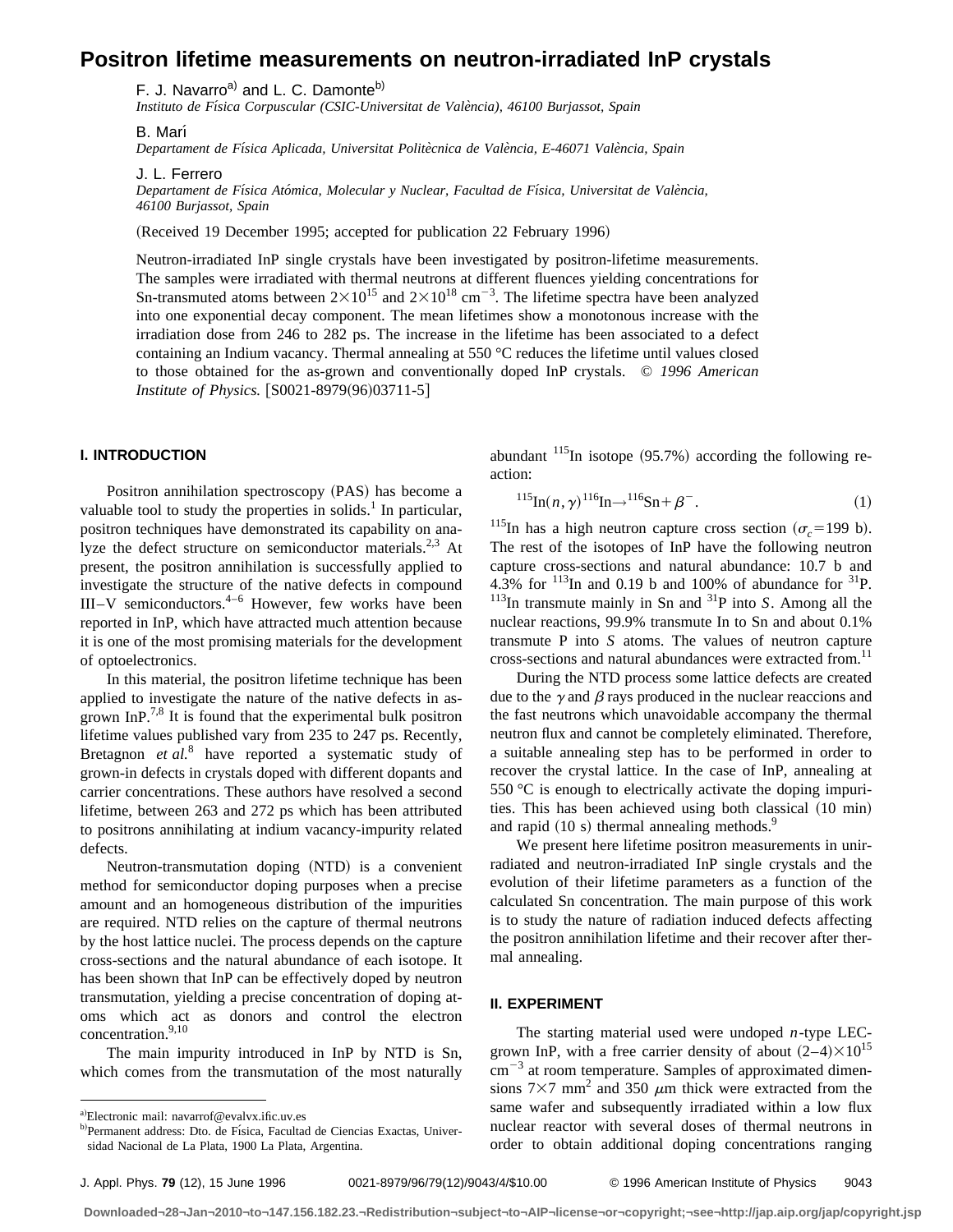TABLE I. Irradiation conditions and expected Sn concentrations in the samples used in this work. Samples 10 and 11 were annealed at 550 °C with a residence time of 10 min and then measured at room temperature.

|                                                                                                     |                                                                                                                                                                                                                                                                                                                                                                                                                                                                                        | Irradiation parameters                                                                                                                                                                             |                                                                                                                                                                                                                                                                           |                                                    |
|-----------------------------------------------------------------------------------------------------|----------------------------------------------------------------------------------------------------------------------------------------------------------------------------------------------------------------------------------------------------------------------------------------------------------------------------------------------------------------------------------------------------------------------------------------------------------------------------------------|----------------------------------------------------------------------------------------------------------------------------------------------------------------------------------------------------|---------------------------------------------------------------------------------------------------------------------------------------------------------------------------------------------------------------------------------------------------------------------------|----------------------------------------------------|
| Ref.                                                                                                | Sample                                                                                                                                                                                                                                                                                                                                                                                                                                                                                 | Flux<br>$\lceil$ cm <sup>-1</sup> s <sup>-1</sup> ]                                                                                                                                                | Fluence<br>$\lceil$ cm <sup>-2</sup> $\rceil$                                                                                                                                                                                                                             | <b>Observations</b>                                |
| (1)<br>(2)<br>(3)<br>(4)<br>(5)<br>(6)<br>(7)<br>(8)<br>(9)<br>(10)<br>(11)<br>(12)<br>(13)<br>(14) | as-grown<br>NTD:[Sn]= $2 \times 10^{15}$<br>NTD:[Sn]= $4\times10^{15}$<br>NTD:[Sn]= $1 \times 10^{16}$<br>NTD:[Sn]= $3 \times 10^{16}$<br>NTD:[Sn]= $1 \times 10^{17}$<br>NTD:[Sn]= $3 \times 10^{17}$<br>NTD:[Sn]= $1 \times 10^{18}$<br>NTD:[Sn]= $2 \times 10^{18}$<br>NTD:[Sn]= $10^{17}$<br>NTD:[Sn]= $3 \times 10^{17}$<br>NTD:[Sn]= $1\times10^{18}$<br>Conven. Fe-Doped<br>$[Fe] = (3-4) \times 10^{16}$<br>Conven. Sn-Doped<br>$\lceil \text{Sn} \rceil = 4.8 \times 10^{17}$ | $10^{12}$<br>$10^{12}$<br>$10^{12}$<br>$10^{12}$<br>$10^{12}$<br>$4.4 \times 10^{11}$<br>$4.7 \times 10^{11}$<br>$4.4 \times 10^{11}$<br>$10^{12}$<br>$4.4 \times 10^{11}$<br>$4.7 \times 10^{11}$ | $5.30\times10^{14}$<br>$1.06\times10^{15}$<br>$2.65 \times 10^{15}$<br>$7.95 \times 10^{15}$<br>$2.65 \times 10^{16}$<br>$7.95 \times 10^{16}$<br>$2.65 \times 10^{17}$<br>$5.30\times10^{17}$<br>$2.65 \times 10^{16}$<br>$7.95 \times 10^{16}$<br>$2.65 \times 10^{17}$ | 550 °C, 10 min<br>550 °C, 10 min<br>550 °C, 10 min |

from  $2\times10^{15}$  to  $2\times10^{18}$  cm<sup>-3</sup>. Due to the low neutron flux used ( $\phi \le 10^{12}$  n/cm s), the samples remained at room temperature during the irradiation. The thermal neutron flux and fluences as well as the expected Sn concentrations are listed in Table I.

Apart from the irradiated and the as-grown samples, two others InP samples were measured: Conventionally Fe and Sn doped with a free carrier concentration at room temperature of about  $10^8 \text{ cm}^{-3}$  and  $4.8 \times 10^{17} \text{ cm}^{-3}$ , respectively.

The thermal annealing were performed at 550 °C during 10 min under an argon gas flow at ambient pressure.

A conventional fast–fast lifetime equipment with two  $BaF<sub>2</sub>$  detectors has been used. The time resolution [full width at half-maximum (FWHM)] was 250 ps for  ${}^{60}Co$  and the time calibration was 18.7 ps/channel. The source,  $^{22}$ NaCl (about 10  $\mu$  Ci) sealed in a kapton foil (1.42 g/cm<sup>3</sup>), is sandwiched between two samples. Positron lifetime spectra were recorded at room temperature and the data were analyzed with POSITRONFIT.<sup>13,14</sup>

The lifetime spectra contained no less than  $2\times10^6$  counts and a source correction with two components was used in the analysis: The first one of  $382$  ps with  $12\%$  intensity (kapton foil contribution), and the second one of 800 ps with  $1\%$ intensity. Each measurement was repeated at least three times.

#### **III. RESULTS AND DISCUSSION**

The time spectrum of the undoped sample  $(sample 1)$ has been fitted by one exponential decay component. The obtained value  $(246\pm2 \text{ ps})$  agrees with those previously reported by Dlubek *et al.*<sup>7</sup> and Puska *et al.*<sup>15</sup> for this material. A two terms fit, as suggested by other authors (Bretagnon *et al.*<sup>8</sup>), yields a very low value for  $I_2$  (<1%) and does not substantially improve the variance of the fit. The lifetime values found for  $n$ -type  $(Sn$ -doped) and semi-insulating  $(Fe$ -



FIG. 1. Lifetime parameters versus the Impurity concentration. Empty symbols—correspond to samples in the as-irradiated condition. Triangles— Crystals conventionally doped with Fe  $(3\times10^{16} \text{ cm}^{-3})$  and Sn  $(4.8\times10^{17}$ cm<sup>-3</sup>). Full circle—As-grown material. Stars—Samples annealed at 550 °C during 10 min and then measured at room temperature. The horizontal dashed line represents the mean value obtained in undoped and conventionally doped samples.

doped) samples were  $245\pm2$  and  $247\pm2$  ps, respectively. These results are closed to those obtained in the undoped samples.

The results of the experiments have been represented in Fig. 1. Empty symbols correspond to samples in the asirradiated condition and the measures are plotted at their Snexpected concentrations. Full symbols correspond to the asgrown and conventionally doped samples. In the *x* axis the impurity concentration has been represented. Error bars are include when they are larger than the symbol size.

The full circle corresponds to the as-grown material used as starting material for the neutron transmutation doping experiments. This material was *n* type with  $n(300)$  $K$ ) ~ (2–4) $\times$ 10<sup>15</sup> cm<sup>-3</sup>. The room temperature electron concentration comes from the existence of residual native donors in the as-grown material. The measured lifetime value is  $246$  ps. The semi-insulating sample (Fe-doped) had a resistivity value in the range of  $\sim 10^7 \Omega$  cm. The semi-insulating behavior is due to the presence of Fe atoms which act as acceptors and compensate the residual donors. The  $[Fe]$ value is about  $3 \times 10^{16}$  cm<sup>-3</sup> and the lifetime value is  $247 \pm 2$ ps. The Sn-doped sample is *n* type with an electron concentration measured by Hall effect of  $n(300 \text{ K}) \sim 4.8 \times 10^{17}$  $\text{cm}^{-3}$ . The lifetime value found is 245 $\pm$ 2 ps.

The horizontal solid line represents the average value of lifetime obtained in undoped and conventionally doped InP samples. It can be conclude that the nature and concentration of dopants does not affect the positron annihilation in doped samples, in agreement with the results reported by Bretagnon *et al.*<sup>8</sup> for InP with different types of dopants (Fe, Zn, S, Si) and carrier concentrations. This result means that the positron lifetime in InP does not depend of the Fermi level position. Unlike, in other III–V materials, as for example GaAs, the lifetime seems to be a function of the Fermi

**Downloaded¬28¬Jan¬2010¬to¬147.156.182.23.¬Redistribution¬subject¬to¬AIP¬license¬or¬copyright;¬see¬http://jap.aip.org/jap/copyright.jsp**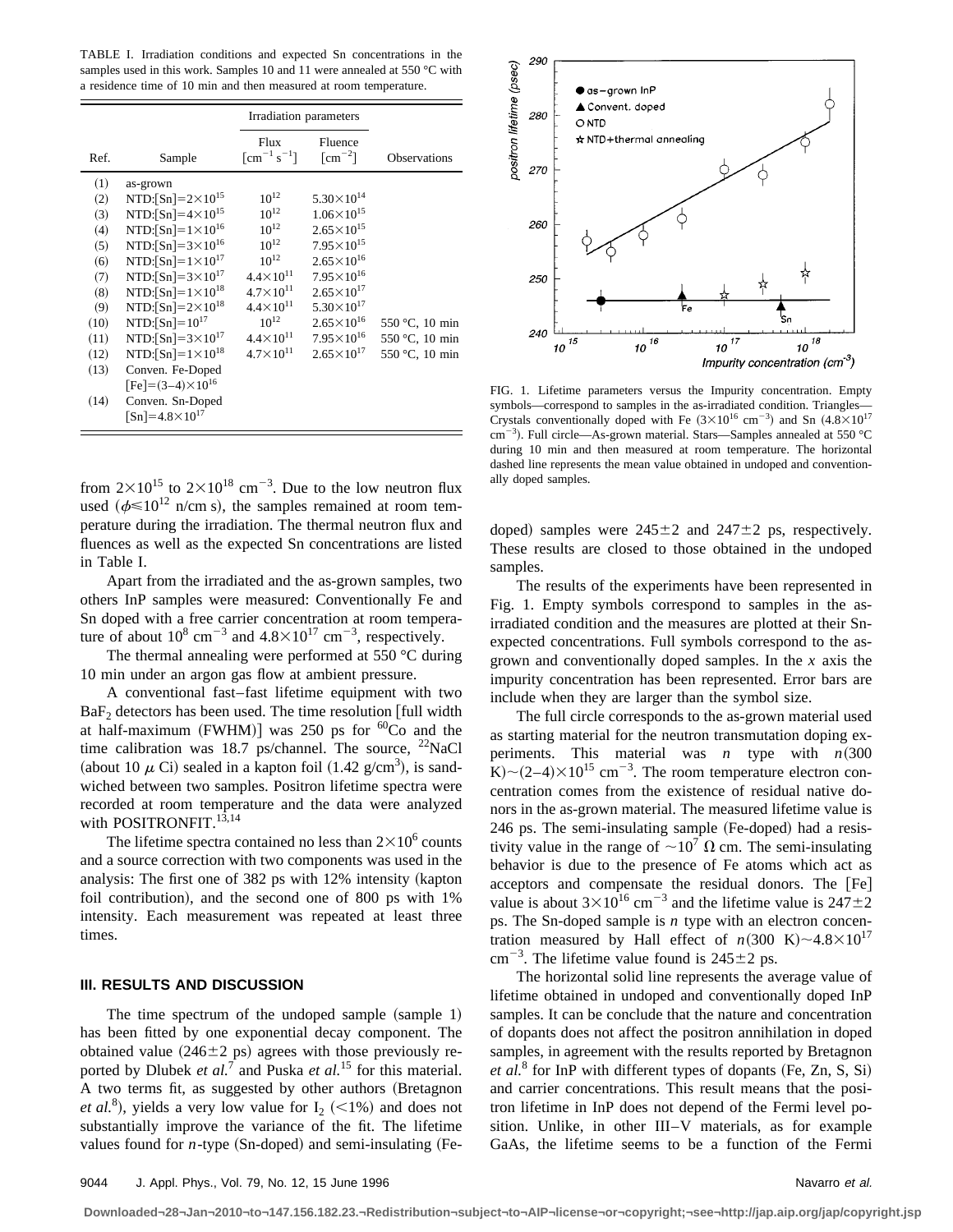level.<sup>16</sup> This difference might be due to the fact that in GaAs the Fermi level is controlled by the midgap level EL2. This level is an intrinsic defect which can trap positrons depending on it state of charge.

The open circles in Fig. 1 correspond to the irradiated samples. In this case, the *x* axis represents the expected Sn concentration calculated from the irradiation dose. The tin concentration can be written as<sup>9</sup>

$$
[Sn] = (\phi t) \sum_{i} n_i \sigma_c^i
$$
 (2)

where ( $\phi t$ ) is the thermal neutron fluence, and  $n_i$  and  $\sigma_c^i$  are the concentration and capture cross-section of the In *i*th isotope, respectively. For InP, the neutron absorption coefficient,  $\Sigma_i n_i \sigma_c^i$ , reaches a value of 3.77 cm<sup>-1</sup>.

The lifetime spectra were analyzed with one component. It is found that the neutron irradiated samples yielded a lifetime longer than the measured one on undoped InP. The lifetime values show a monotonous increase with the thermal neutron dose and vary from  $257 \pm 2$  ps  $(2 \times 10^{15} \text{ cm}^{-3})$  to  $282 \pm 3$  ps  $(2 \times 10^{18} \text{ cm}^{-3})$ . This effect shows that certain lattice defects induced by thermal neutrons act as effective positron traps.

In our case, the lifetime obtained from the singlecomponent analyses should be interpreted as a weighted mean lifetime of positrons annihilating in the bulk and at the induced defects. According to the positron trapping model induced defects. According to the positron trapping model<br>this mean lifetime parameter,  $\overline{\tau}$ , is a linear superposition of their values in the bulk,  $\tau_b$ , and at the positron traps,  $\tau_d$ :

$$
\overline{\tau} = (1 - \alpha_d)\tau_b + \alpha_d\tau_d, \tag{3}
$$

where  $\alpha_d$  is the fraction of positrons annihilating at vacancy defects. These defects should be produced by the  $\gamma$  and  $\beta$ <sup>-</sup> particles involved in the doping process. In this process, vacancies can be formed in both sublattices. The positrons can be trapped by one or both of them and for that,  $\tau_d$  would be a mixture of two contributions: annihilations in  $V_{In}$ -Sn<sub>In</sub> (In vacancy-Sn interstitial) and in  $V_P - S_{In}$  (P vacancy-*S* interstitial).

Theoretical calculations<sup>15</sup> suggest that the increase in lifetime from the bulk lifetime is 50 ps for  $V_{\text{In}}$  and 28 ps for iffer the rom the bulk lifetime is 50 ps for  $v_{\text{In}}$  and 28 ps for  $V_p$ . Experimentally, we obtain an increase in  $\overline{\tau}$  relative to the bulk lifetime close to 40 ps ( $\text{[Sn]}=2\times10^{18} \text{ cm}^{-3}$ ). By comparing both results, we can conclude that the increase comparing both results, we can conclude that the increase<br>observed in  $\bar{\tau}$  is more probably due to positrons trapped at Indium than at *P* vacancy related defects. This explanation agrees well with the type of defects expected from the transmutation process where mainly points defects due to the  $\gamma$ and  $\beta^-$  emissions should be generated. During the transmutation reaction of  $^{115}$ In atoms, the average of the recoil energy transmitted to the involved atom through the  $\beta^-$  decay is close to 15 eV which is enough to create vacancyinterstitial pairs in the In sublattice since only 5–8 eV is required for the creation of Frenkel defects in III–V materials. Furthermore, the  $\beta^-$  decay is always accompanied by the emission of a cascade of 4 or 5  $\gamma$  rays. The induced  $\gamma$  recoils of the  $116$ In (excited nuclei) occur with an average energy of 50  $eV$ ,<sup>17</sup> which confirms that the transmuted nuclei are come to rest not far away from their initial positions.

As the neutron absorption coefficient is 1000 times higher for In isotopes than for the *P* nucleus, the probability to create a vacancy-related defect in the In-sublattice should be 1000 times higher than those created in the *P* sublattice.

Concerning the defects create by the fast neutrons, it is expected to be similar to those created by ion implantation which consist mainly in clusters of about  $50-100$  defects.<sup>12</sup> However, as the rapid neutron rate and the capture crosssection at this energies are low  $(\sim b)$ , one finds that the number of defects due to the  $\beta$  recoil is very large compared with those created by the fast neutrons.

The three heaviest irradiated samples  $(10, 11,$  and  $12)$ were annealed at 550 °C during 10 min and then measured at room temperature. Again, the spectra are well fitted with only one component. The lifetime values obtained for these samples have been plotted in Fig. 1.

The decrease observed in the lifetime shows that most of the positron traps produced during the transmutation process have been effectively annealed at this temperature.

As it can be seen in Fig. 1, the lifetime values for the annealed samples are slightly longer than the measured one on as-grown InP  $(246\pm2 \text{ ps})$  indicating the present of some remaining defects. This result can not be associated with the annealing time used  $(10 \text{ min})$  because electrical measurements show that the samples exhibit the same electron concentration for different annealing times  $(10 s, 10 min or 30 s)$ at  $550 \, \degree$ C.<sup>9</sup> The remaining defects are probably neutral since these only affect the low temperature mobility value and do not affect the carrier concentration.<sup>10</sup>

# **IV. CONCLUSIONS**

The evolution of the positron lifetime in NTD-InP crystals is presented.  $\bar{\tau}$  shows a monotonous increase with the neutron dose. This effect shows that certain lattice defects, induced by thermal neutrons, act as effective positron traps. These defects are identified as indium vacancies impurities.

From thermal-annealing experiments at 550 °C, a decrease of mean positron-lifetime is observed. In the samples doped above  $\text{[Sn]} = 10^{17} \text{ cm}^{-3}$ ,  $\tau_b$  is not completely recovered suggesting that certain neutral defects remain in the crystal lattice.

## **V. ACKNOWLEDGMENTS**

L. C. Damonte acknowledges the Comisión Interministerial de Ciencia y Tecnología for a postdoctoral fellowship during her stay at the I.F.I.C., Universidad de Valencia, Spain. F. J. Navarro acknowledges the Ministerio de Educación y Ciencia (Spain) for a FPI fellowship. This work was partly supported by the Ministerio de Educación y Ciencia (Project No. PB92-0098) and the Generalitat Valenciana (Project No. GV-3235/95).

**Downloaded¬28¬Jan¬2010¬to¬147.156.182.23.¬Redistribution¬subject¬to¬AIP¬license¬or¬copyright;¬see¬http://jap.aip.org/jap/copyright.jsp**

<sup>&</sup>lt;sup>1</sup> Topics in Current Physics, Vol. 12, edited by P. Hautojärvi (Springer-Verlag, Berlin).

<sup>2</sup> ICPA88, ''Positron Annihilation,'' *Proceedings of the 8th Internacional Conference on Positron Annihilation*, Gent, 1988, edited by L. Dorikens-Vanpraet, M. Dorikens, and D. Segers (World Scientific, Singapore, 1989).

 $3$ M. J. Puska and R. M. Nieminen, Rev. Modern Phys. 66, 841 (1994).

<sup>&</sup>lt;sup>4</sup> S. Dannefaer, B. Hogg, and D. Kerr, Phys. Rev. B **30**, 3355 (1984).